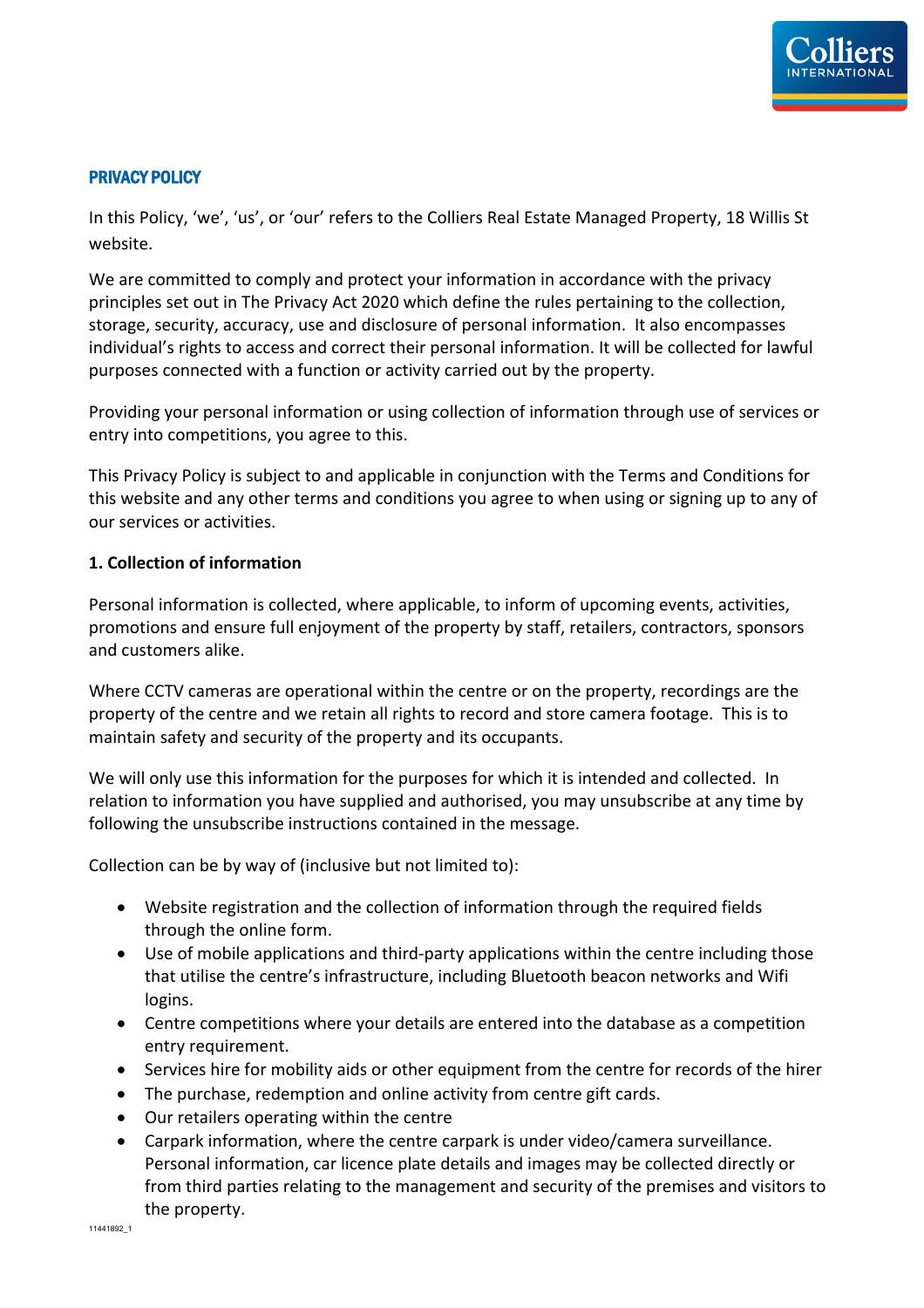• Website traffic and behaviour through use of the centre's website, including content accessed and services utilised, through use of log files or cookies.

Aggregated information is generated automatically by our online systems. This includes statistical tracking information used for analysis to enable us to analyse traffic, behaviour and patterns for the purpose of improving the centre's website. Such information is inclusive of, but not limited to the numbers of visitors and visits to the website, time, date, pages and navigation of visit, location based on IP address country of origin, systems users access the site and leads from other sites. It does not individually identify users and is used for statistical purposes only.

Whilst logged in we may collect visitor's data and information. We own this information and use it to verify visitor behaviour to make improvements.

This includes information pertaining to/collected from:

- Devices connected to or indefinable by centre infrastructure (such as Centre WiFi networks or blue tooth transmitter (beacon) infrastructure) where we or third-party providers automatically collect key statistical data from your devise across location, usage, type of devise, movement around centre and consented data from signing in to access.
- Measured consumer data, passively collected from centre technologies to provide visitor information. audience measurement information collected passively using in centre technologies such as SmartScreen Advertising Units which utilise image processing software to aggregate data such as shopper numbers and demographics. These technologies do not identify individual shoppers, or record or retain images of individual shoppers.
- URLs and Mobile Apps which are accessed leading to the centre website or accessed through the centre WiFi can be collected
- Publicly accessible social media and networking posts. This includes any personal information you allow us to collect by linking your account on our website with a thirdparty social-networking site including but not limited to Facebook, Twitter, or Google+;

Collection and analysis of this information is used for marketing and communications to provide a better service, more desirable activations and promotions for visitors; statistical visitor information to owners, potential retailers and management teams.

# **2. Use of information**

We use your personal information for the purposes of:

- Identifying visitor's use and patterns to understand service requirements, mapping journeys and best meeting needs.
- Verifying visitor's use of our website, to conduct address verification and to enrich your profile and search ability.
- Improving our website to provide information on the centre, it's retailers or related companies, that may be of interest.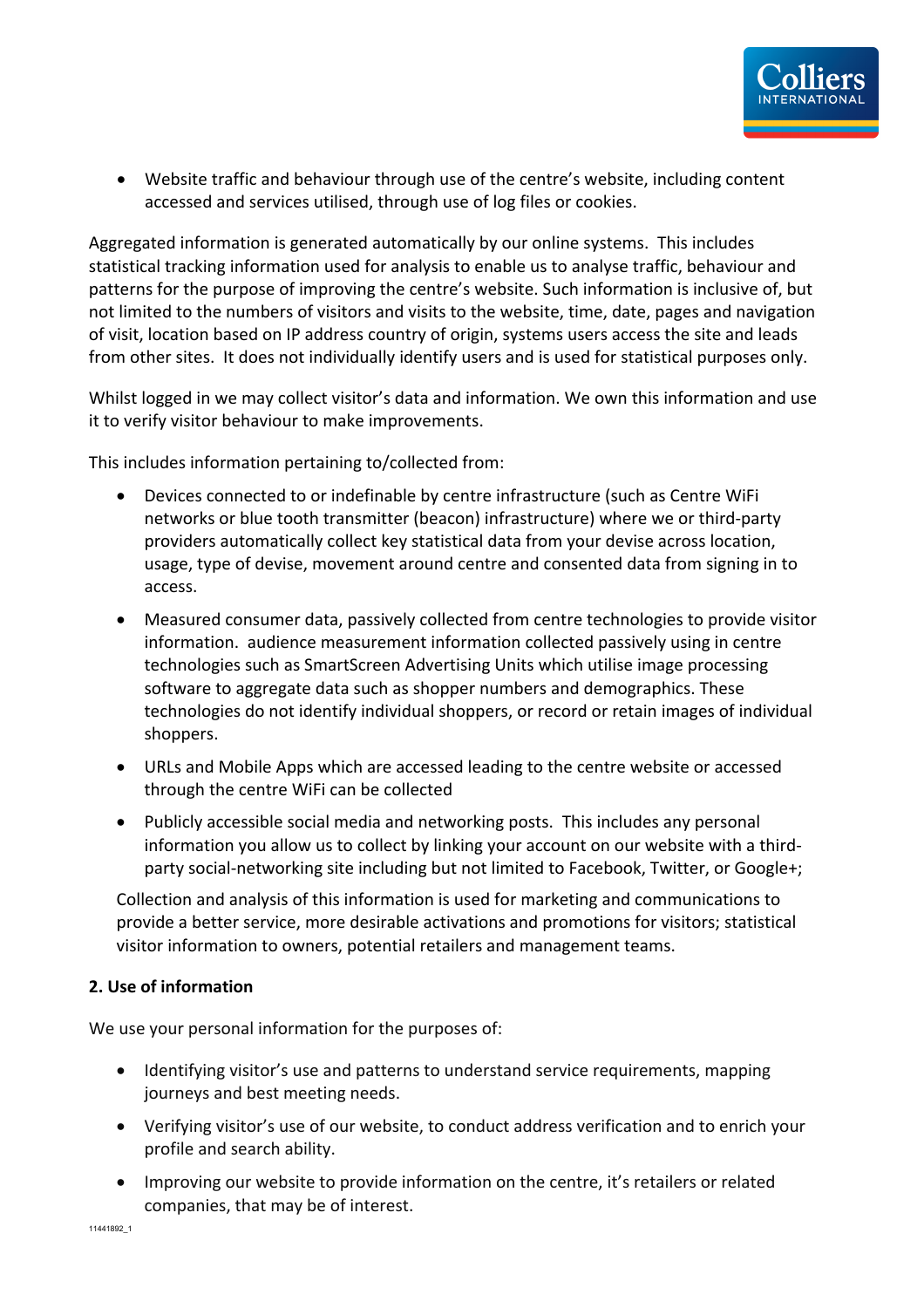- Communicating marketing, promotional and publicity activity including direct marketing and marketing research.
- Presenting advertising and information that is most relevant to you and your interests.
- Analysis in aggregate form (identifiable characteristics removed so that you will remain anonymous).
- Enforcing our contractual rights.
- Complying with our financial, regulatory and other legal obligations.
- In all circumstances we will take all reasonable steps to ensure that our use of your personal information is compliant with all applicable New Zealand Legislation.
- Any other purpose which is stated to you at the time of collection or that you otherwise authorise.

#### **3. Sharing and Disclosure of Information**

To the extent permitted by law, we may share your information to a third party relating to the management and of the centre and/or security of the premises and visitors, staff, guests and contractors to the property. In the instance where we contract marketing activity to a thirdparty, they would be privy to personal information but bound through contract with 18 Willis St.

This information can be passed on to law enforcement and governing bodies, centre staff, subcontractors, third parties, insurers and retailers.

Personal information will only further be shared, should we

- Have your permission to do so by agreeing to the disclosure and used for the intended purposes you agreed to.
- Receive a nomination from a friend whereby we send an email on behalf of your friend.
- Respond to a request of information when you enquire about our services, you will be added to receive further information pertaining to this.
- Be required by our contractors, enabling them to provide their service so we can complete a transaction on your behalf
- Receive a lawful request from any law enforcement agency including facilitating court proceedings or to protect our rights, the property or the safety of persons, public or government authorities, courts or regulatory agencies.
- Need to for safety, security and information assurance purposes.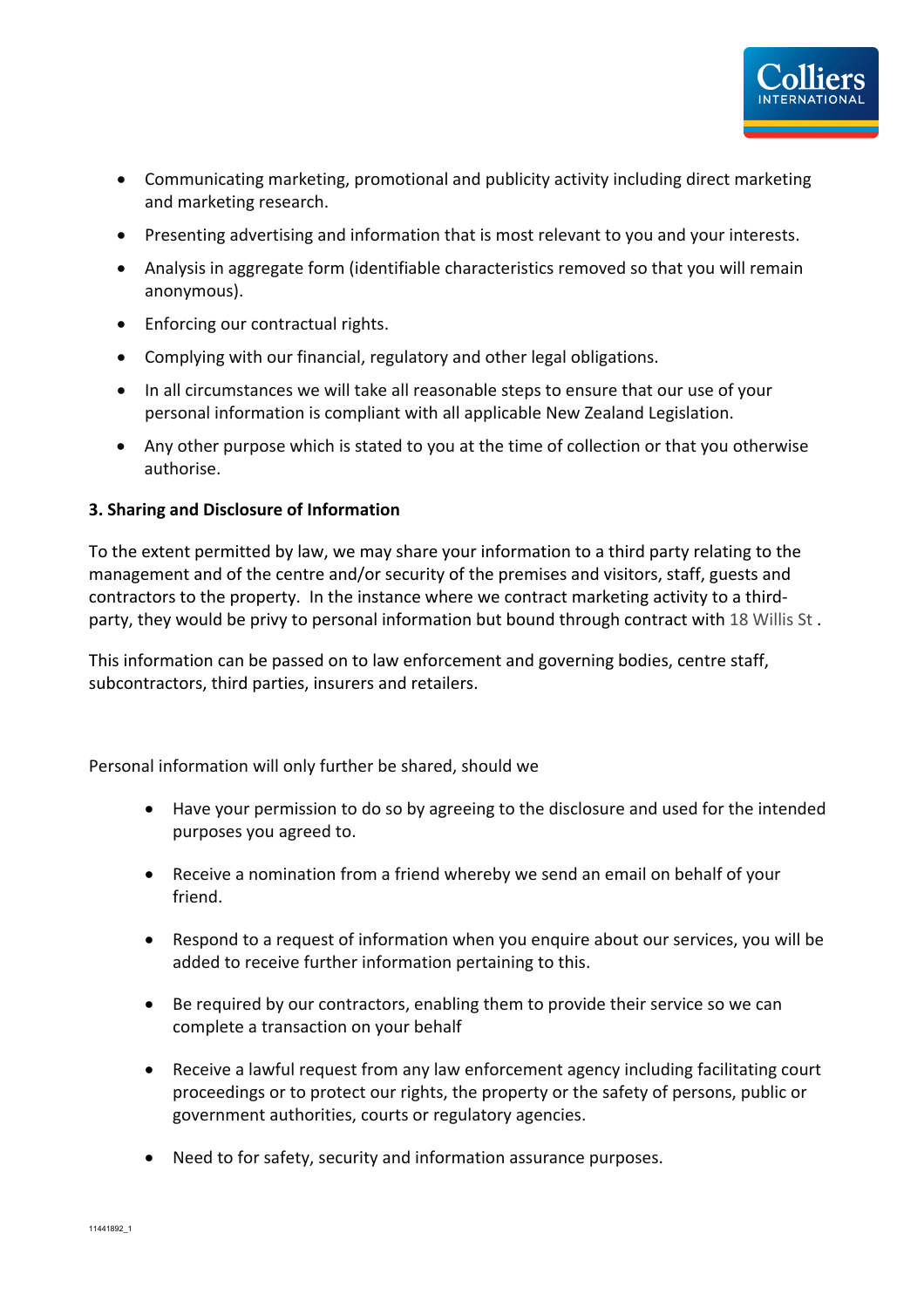- See fit to disclose for marketing review and improvements for business partners or where necessary for third parties to offer products or services that may be of interest
- Require functionality and/or SIML, for legal and auditing purposes.

In all circumstances we will take all reasonable steps to ensure that where your personal information is disclosed to third parties they only use your personal information to the extent necessary to perform their function and that their use of your personal information is compliant with all applicable New Zealand legislation. However, we are not in anyway responsible for the privacy policies of any third parties or the way in which they hold or use personal information.

### **4. Storage of Information**

All personal information is held in a database which we take all reasonable measures and precautions to protect by a firewall and host-based security. It will have transmitted over the Internet from this database and may cross international borders, where in doing so is part of our business practises relating to the storage and transfer of data as permitted by law. Original documentation such as an entry form or any additional information to verify identity, will be destroyed.

## **5. Your Rights**

We will take all reasonable steps to ensure personal information we hold is accurate.

You can unsubscribe from receiving any communications and removing yourself from the active database at any time, by clicking 'unsubscribe' at the bottom of emails newsletters.

You have the right to ask for a copy of any personal information we hold about you, and to ask for it to be updated or corrected if you think it is wrong. Following your request, we will consider if the information requires amendment. If we disagree, acting reasonably, that there are grounds for amendment, we will add a note to the personal information stating that you disagree with it.

If you would like a copy of your information, have it corrected or withdrawn, please e-mail the centre directly at hello@18WillisSt.co.nz.

Where the use of your personal information is based on consent you have previously given, you have the right to withdraw your consent.

You should contact us immediately if you believe we have breached your privacy or have any concerns so that we can investigate it. We have a formal procedure in place in relation to investigating and dealing with privacy breaches. We aim to ensure that all complaints are investigated and dealt with within a reasonable time and will notify you of the outcome of any investigation.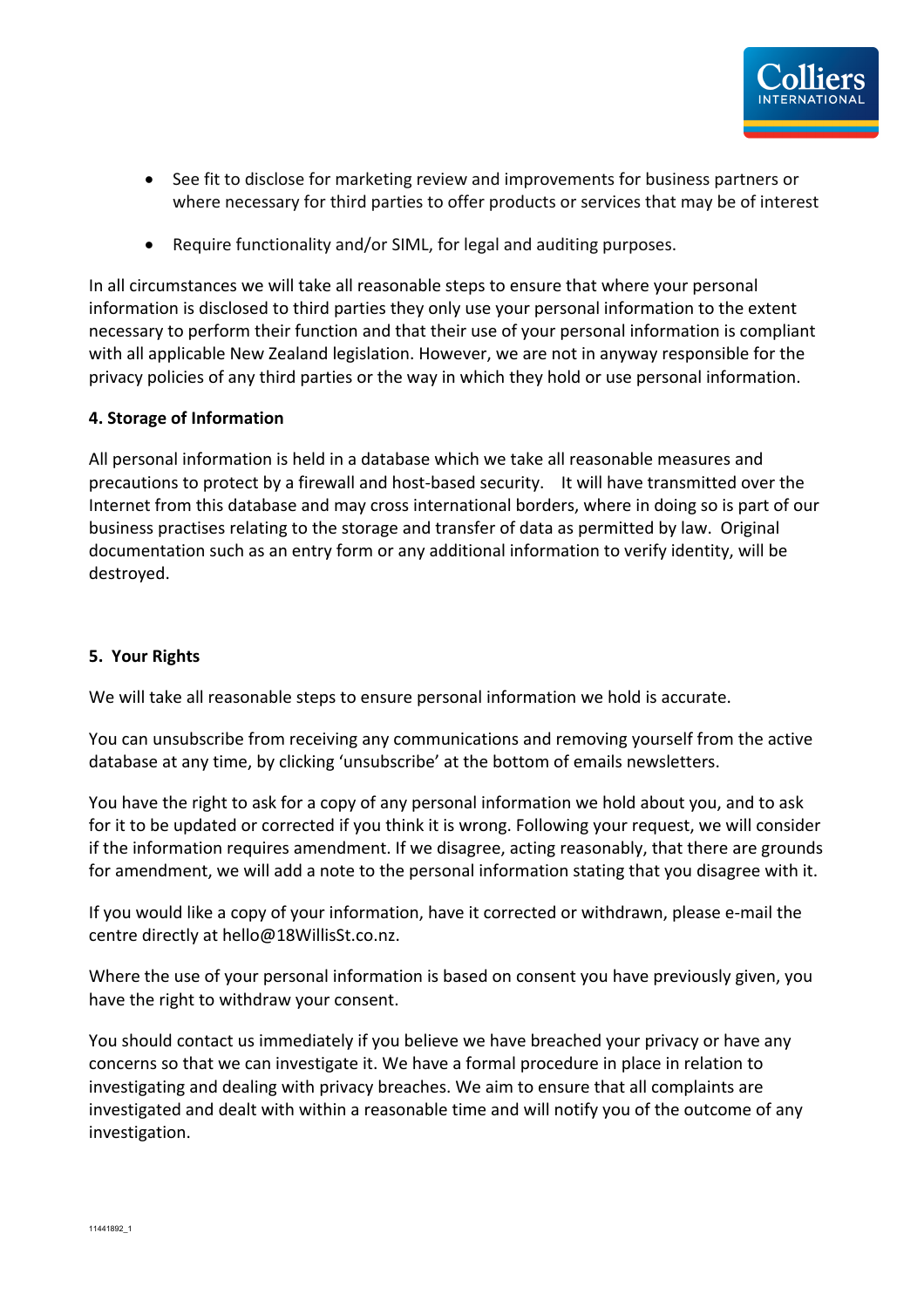

If there has been a breach, we will endeavour to determine the nature of the breach and how it occurred. In order to conduct the investigation, it may be necessary to contact you to obtain further information or clarification.

If a breach has been found, we will review our processes and policies to prevent similar future breaches occurring.

We take reasonable steps to ensure that the personal information provided is kept securely and comply with all applicable New Zealand law in this regard including having in place various organisational, technical and administrative measures and systems which are designed to protect your personal information. These measures and systems aim to protect your personal information held by us against unauthorised access, destruction, loss, alteration or misuse. Whilst we take every reasonable precaution to protect your information you should contact us immediately if you have any reason to believe that any of your personal information is no longer secure or has been compromised in any way.

### 6. **Cookies**

Our website uses cookies (a short piece of data which is sent form a web server to a web browser on your machine when you visit our website). The cookie is stored on your machine but cannot do anything to your machine. A web server sends you a cookie and your browser accepts it. The browser then returns the cookie to the web server, recognising that you have visited the site before and coordinates your access on that website. If you visit our website again the cookie enables the server to recognise that you have visited before and helps co-ordinate your access to different pages on our website. We may use cookies to monitor use of the website and to serve you better when you return to it. We cannot trace your personal information as a result of using cookies.

# **7. Advertising and Third-Party Links**

Should you leave our site, irrespective if you have clicked on any advertising from our website or email communications, our Privacy Policy no longer applies. You are then bound by the privacy policy of the subsequent site. It is in your best interest to review these. Advertisements managed or placed on our site by third party companies may request or record information from users, use cookies or non-personal information when clicking or activating their banner advertisements. This automated technology and statistical collection may not be obvious to you. We take no responsibility of any consequences arriving from such subsequent sites.

#### **8. Business Transactions**

If ownership of the website or any of its portions changes, your user information may be transferred to the new owner, so the website can continue operations with the Privacy Policies still applicable.

# **9. Changes in privacy policy**